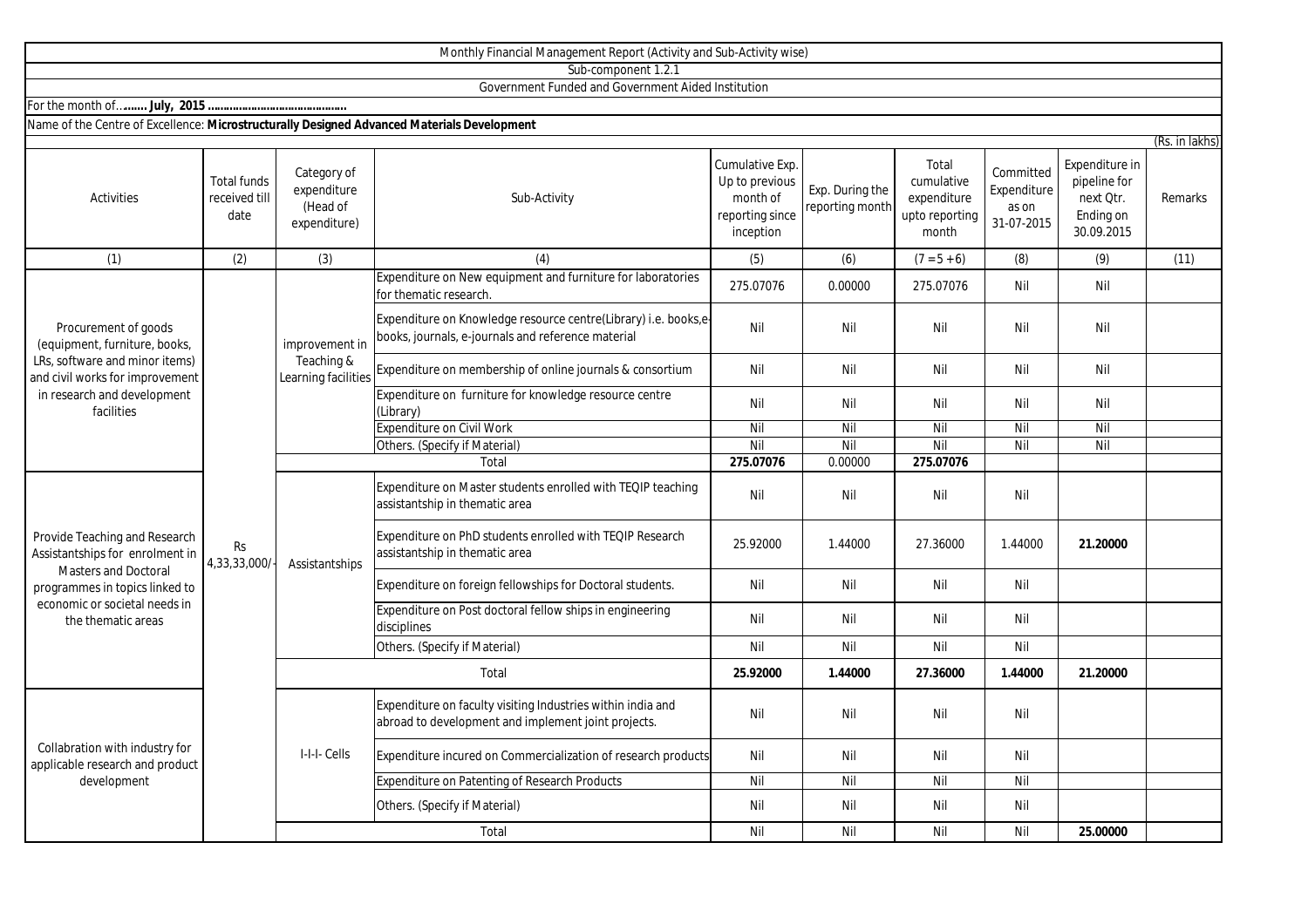| Activities                                                                                                                                                 | <b>Total funds</b><br>received till<br>date | Category of<br>expenditure<br>(Head of<br>expenditure) | Sub-Activity                                                                                                                                   | Cumulative Exp.<br>Up to previous<br>month of<br>reporting since<br>inception | Exp. During the<br>reporting month | Total<br>cumulative<br>expenditure<br>upto reporting<br>month | Committed<br>Expenditure<br>as on<br>31-07-2015 | Expenditure in<br>pipeline for<br>next Otr.<br>Ending on<br>30.09.2015 | Remarks |
|------------------------------------------------------------------------------------------------------------------------------------------------------------|---------------------------------------------|--------------------------------------------------------|------------------------------------------------------------------------------------------------------------------------------------------------|-------------------------------------------------------------------------------|------------------------------------|---------------------------------------------------------------|-------------------------------------------------|------------------------------------------------------------------------|---------|
| National / International<br>collabration for Research and<br>Development activities with<br>Academic Institutions and<br>$\mathsf{R}$<br>& D organisations |                                             | R & D                                                  | Expenditure on Securing sponsored projects and Consultancy<br>assignments                                                                      | Nil                                                                           | Nil                                | Nil                                                           | Nil                                             |                                                                        |         |
|                                                                                                                                                            |                                             |                                                        | Expenditure on Publication of research papers in peer reviewed<br>iournals                                                                     | 0.08092                                                                       | $\mathbf{0}$                       | 0.08092                                                       | Nil                                             |                                                                        |         |
|                                                                                                                                                            |                                             |                                                        | Expenditure incured on Commercialization of research products                                                                                  | Nil                                                                           | Nil                                | Nil                                                           | Nil                                             |                                                                        |         |
|                                                                                                                                                            |                                             |                                                        | Expenditure on Patenting of Research Products                                                                                                  | 0.51840                                                                       | 0.24710                            | 0.76550                                                       | Nil                                             |                                                                        |         |
|                                                                                                                                                            |                                             |                                                        | Expenditure on amount paid to Consultant for participation in<br>Research & Development and for delivering expert lectures                     | Nil                                                                           | Nil                                | Nil                                                           | Nil                                             |                                                                        |         |
|                                                                                                                                                            |                                             |                                                        | Expenditure on faculty visiting Industries within india and<br>abroad to development and implement joint projects.                             | Nil                                                                           | Nil                                | Nil                                                           | Nil                                             |                                                                        |         |
|                                                                                                                                                            |                                             |                                                        | Expenditure on characterization of sample of R & D projects                                                                                    | Nil                                                                           | Nil                                | Nil                                                           | Nil                                             |                                                                        |         |
|                                                                                                                                                            |                                             |                                                        | Expenditure on Presentation of paper in International Seminar,<br>Conference etc. by Doctoral students                                         | 11.39284                                                                      | 0.00000                            | 11.39284                                                      | Nil                                             |                                                                        |         |
|                                                                                                                                                            |                                             |                                                        | Others. (Specify if Material)                                                                                                                  | 24.20659                                                                      | $\mathbf 0$                        | 24.20659                                                      | Nil                                             |                                                                        |         |
|                                                                                                                                                            |                                             |                                                        | Total                                                                                                                                          | 36.19875                                                                      | 0.24710                            | 36.44585                                                      | <b>Nil</b>                                      | 13.55415                                                               |         |
| Enhancing research competence<br>of faculty and knowledge sharing<br>in thematic areas, both within<br>India and abroad                                    |                                             | <b>FSD</b>                                             | Expenditure on faculty training for enhancement of Research<br>competence in thematic areas                                                    | 3.58528                                                                       | $\mathbf 0$                        | 3.58528                                                       | Nil                                             |                                                                        |         |
|                                                                                                                                                            |                                             |                                                        | Expenditure incurred on Participation by faculty in seminars,<br>conferences, workshops and Continuing Education Programes<br>(CEPs) etc.      | 0.19965                                                                       | $\Omega$                           | 0.19965                                                       | Nil                                             |                                                                        |         |
|                                                                                                                                                            |                                             |                                                        | Expenditure on Organizing thematic area training programmes,<br>workshops, seminars, conferences and Continuing Education<br>Programmes (CEPs) | Nil                                                                           | Nil                                | Nil                                                           | Nil                                             |                                                                        |         |
|                                                                                                                                                            |                                             |                                                        | Expenditure on staff development                                                                                                               | Nil                                                                           | Nil                                | Nil                                                           | Nil                                             |                                                                        |         |
|                                                                                                                                                            |                                             |                                                        | Expenditure on seed grant to researchers to venture into new<br>directions within the specified theme.                                         | Nil                                                                           | Nil                                | Nil                                                           | Nil                                             |                                                                        |         |
|                                                                                                                                                            |                                             |                                                        | Others. (Specify if Material)                                                                                                                  | Nil                                                                           | Nil                                | Nil                                                           | Nil                                             |                                                                        |         |
|                                                                                                                                                            |                                             |                                                        | Total                                                                                                                                          | 3.78493                                                                       | $\mathbf{0}$                       | 3.78493                                                       | <b>Nil</b>                                      | 46.21507                                                               |         |
| Incremental operating cost                                                                                                                                 |                                             | <b>IOC</b>                                             |                                                                                                                                                | 11.71875                                                                      | 0.57670                            | 12.29545                                                      | 0.29000                                         | 37.41455                                                               |         |
| <b>GRAND TOTAL</b>                                                                                                                                         |                                             |                                                        | 352.69319                                                                                                                                      | 2.26380                                                                       | 354.95699                          | 1.73000                                                       | 143.38377                                       |                                                                        |         |